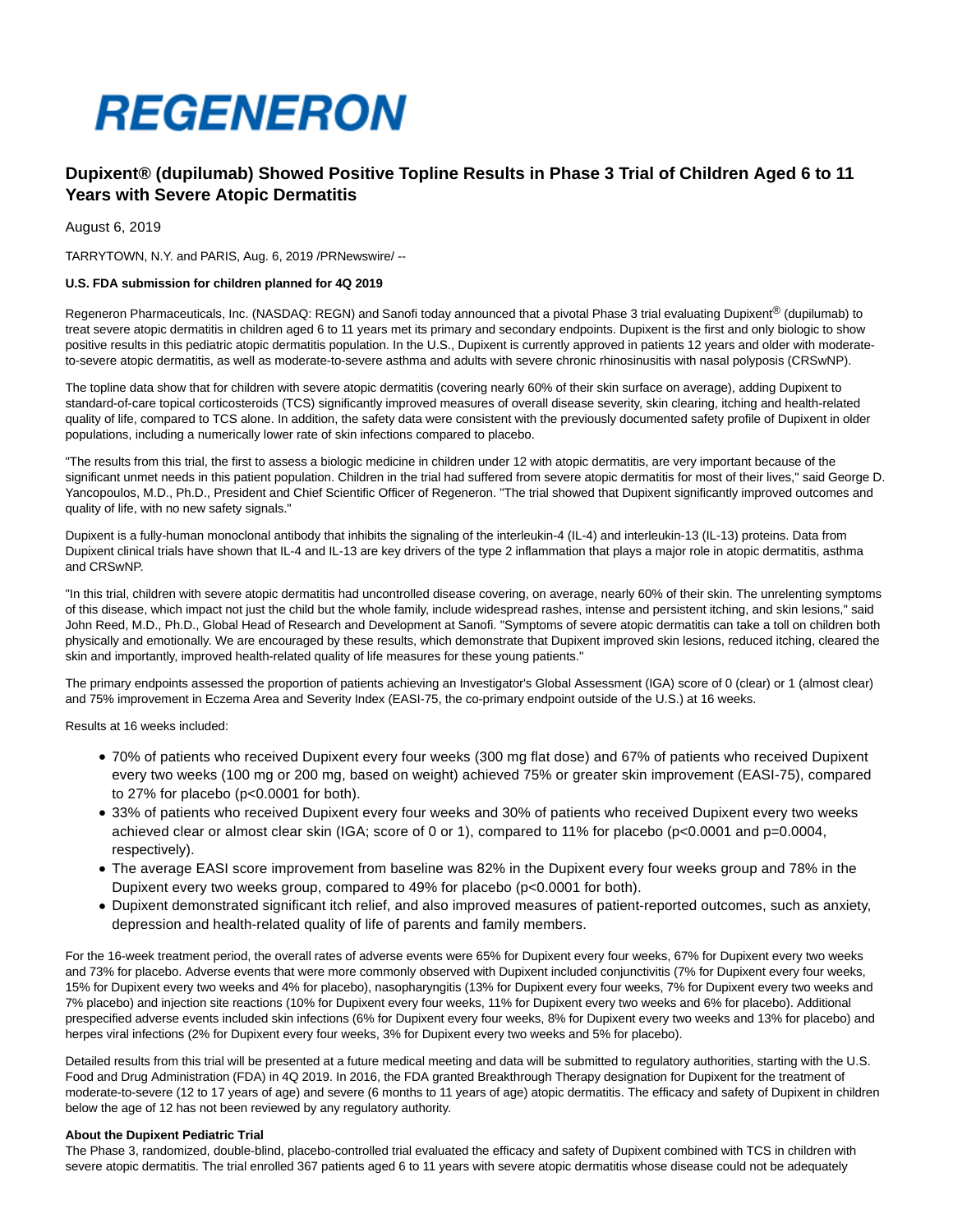controlled with topical medications. In total, 92% of these patients suffered from at least one concurrent condition such as allergic rhinitis, asthma and food allergy.

All patients received TCS throughout the trial. Patients were randomized into one of three treatment groups for the 16-week treatment period: Dupixent subcutaneous injection 300 mg every four weeks (with an initial dose of 600 mg); Dupixent 100 mg or 200 mg every two weeks, based on weight (100 mg for <30 kg, 200 mg for <sup>3</sup>30 kg), with an initial dose of 200 mg or 400 mg, respectively; and placebo every two or four weeks.

## **Dupilumab Development Program**

In addition to the currently approved indications, Regeneron and Sanofi are also studying dupilumab in a broad range of clinical development programs for diseases driven by allergic and other type 2 inflammation, including pediatric asthma and atopic dermatitis (6 to 11 years of age, Phase 3), pediatric atopic dermatitis (6 months to 5 years of age, Phase 2/3), eosinophilic esophagitis (Phase 2/3), chronic obstructive pulmonary disease (Phase 3) and food and environmental allergies (Phase 2). Dupilumab is also being studied in combination with REGN3500 (SAR440340), which targets IL-33. These potential uses are investigational and the safety and efficacy have not been evaluated by any regulatory authority. Dupilumab and REGN3500 were invented using Regeneron's proprietary VelocImmune<sup>®</sup> technology that yields optimized fully human antibodies, and are being jointly developed by Regeneron and Sanofi under a global collaboration agreement.

# **U.S. INDICATIONS**

DUPIXENT is a prescription medicine used:

- to treat people 12 years of age and older with moderate-to-severe atopic dermatitis (eczema) that is not well controlled with prescription therapies used on the skin (topical), or who cannot use topical therapies. DUPIXENT can be used with or without topical corticosteroids. It is not known if DUPIXENT is safe and effective in children with atopic dermatitis under 12 years of age.
- with other asthma medicines for the maintenance treatment of moderate-to-severe asthma in people aged 12 years and older whose asthma is not controlled with their current asthma medicines. DUPIXENT helps prevent severe asthma attacks (exacerbations) and can improve your breathing. DUPIXENT may also help reduce the amount of oral corticosteroids you need while preventing severe asthma attacks and improving your breathing. DUPIXENT is not used to treat sudden breathing problems. It is not known if DUPIXENT is safe and effective in children with asthma under 12 years of age.
- with other medicines to treat chronic rhinosinusitis with nasal polyposis in adults whose disease is not controlled. It is not known if DUPIXENT is safe and effective in children with chronic rhinosinusitis with nasal polyposis under 18 years of age.

### **IMPORTANT SAFETY INFORMATION FOR U.S. PATIENTS**

**Do not use** if you are allergic to dupilumab or to any of the ingredients in DUPIXENT®.

# **Before using DUPIXENT, tell your healthcare provider about all your medical conditions, including if you:**

- have eye problems
- have a parasitic (helminth) infection
- are taking oral, topical, or inhaled corticosteroid medicines. **Do not** stop taking your corticosteroid medicines unless instructed by your healthcare provider. This may cause other symptoms that were controlled by the corticosteroid medicine to come back.
- are scheduled to receive any vaccinations. You should not receive a "live vaccine" if you are treated with DUPIXENT.
- are pregnant or plan to become pregnant. It is not known whether DUPIXENT will harm your unborn baby.
- are breastfeeding or plan to breastfeed. It is not known whether DUPIXENT passes into your breast milk.

Tell your healthcare provider about all the medicines you take, including prescription and over-the-counter medicines, vitamins and herbal supplements. If you are taking asthma medicines, do not change or stop your asthma medicine without talking to your healthcare provider.

### **DUPIXENT can cause serious side effects, including**:

- **Allergic reactions (hypersensitivity), including a severe reaction known as anaphylaxis**. Stop using DUPIXENT and tell your healthcare provider or get emergency help right away if you get any of the following symptoms: breathing problems, fever, general ill feeling, swollen lymph nodes, swelling of the face, mouth and tongue, hives, itching, fainting, dizziness, feeling lightheaded (low blood pressure), joint pain, or skin rash.
- **Eye problems.** Tell your healthcare provider if you have any new or worsening eye problems, including eye pain or changes in vision.
- **Inflammation of your blood vessels.** Rarely, this can happen in people with asthma who receive DUPIXENT. This may happen in people who also take a steroid medicine by mouth that is being stopped or the dose is being lowered. It is not known whether this is caused by DUPIXENT. Tell your healthcare provider right away if you have: rash, shortness of breath, persistent fever, chest pain, or a feeling of pins and needles or numbness of your arms or legs.

### **The most common side effects include:**

**Atopic dermatitis:** injection site reactions, eye and eyelid inflammation, including redness, swelling, and itching, and cold sores in your mouth or on your lips.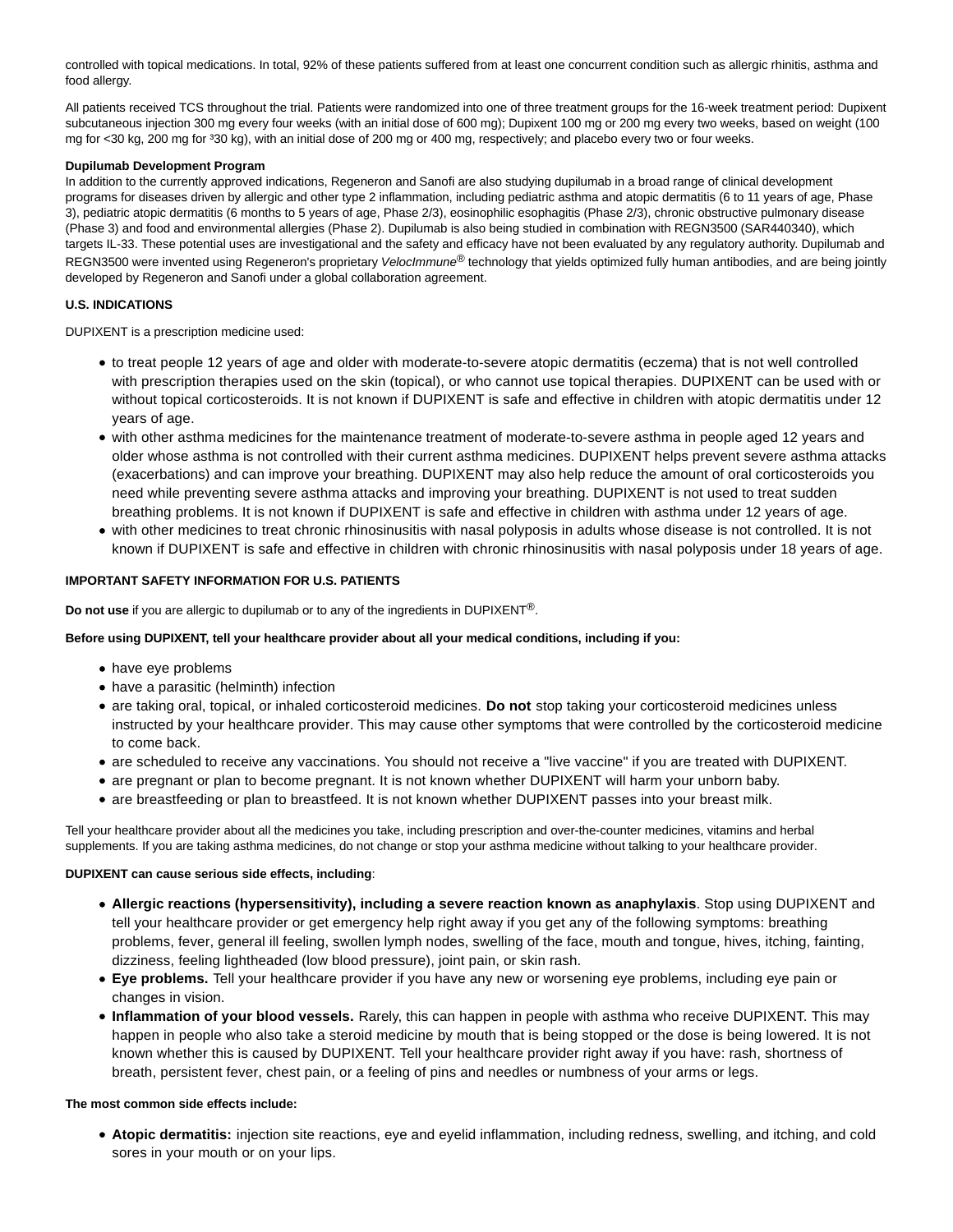- **Asthma:** injection site reactions, pain in the throat (oropharyngeal pain), and high count of a certain white blood cell (eosinophilia).
- **Chronic rhinosinusitis with nasal polyposis:** injection site reactions, eye and eyelid inflammation, including redness, swelling, and itching, high count of a certain white blood cell (eosinophilia), trouble sleeping (insomnia), toothache, gastritis, and joint pain (arthralgia).

Tell your healthcare provider if you have any side effect that bothers you or that does not go away. These are not all the possible side effects of DUPIXENT. Call your doctor for medical advice about side effects. You are encouraged to report negative side effects of prescription drugs to the FDA. Visit [www.fda.gov/medwatch,](http://www.fda.gov/medwatch) or call 1-800-FDA-1088.

Use DUPIXENT exactly as prescribed. DUPIXENT is an injection given under the skin (subcutaneous injection). If your healthcare provider decides that you or a caregiver can give DUPIXENT injections, you or your caregiver should receive training on the right way to prepare and inject DUPIXENT. **Do not** try to inject DUPIXENT until you have been shown the right way by your healthcare provider. In children 12 years of age and older, it is recommended that DUPIXENT be administered by or under supervision of an adult.

#### **Please see accompanying full [Prescribing Information i](https://c212.net/c/link/?t=0&l=en&o=2544011-1&h=1910563826&u=https%3A%2F%2Fwww.regeneron.com%2Fsites%2Fdefault%2Ffiles%2FDupixent_FPI.pdf&a=Prescribing+Information)ncluding Patient Information.**

#### **About Regeneron**

Regeneron (NASDAQ: REGN) is a leading biotechnology company that invents life-transforming medicines for people with serious diseases. Founded and led for 30 years by physician-scientists, our unique ability to repeatedly and consistently translate science into medicine has led to seven FDA-approved treatments and numerous product candidates in development, all of which were homegrown in our laboratories. Our medicines and pipeline are designed to help patients with eye disease, allergic and inflammatory diseases, cancer, cardiovascular and metabolic diseases, infectious diseases, pain and rare diseases.

Regeneron is accelerating and improving the traditional drug development process through our proprietary VelociSuite® technologies, such as VelocImmune<sup>®</sup> which produces optimized fully-human antibodies, and ambitious research initiatives such as the Regeneron Genetics Center, which is conducting one of the largest genetics sequencing efforts in the world.

For additional information about the company, please visi[t www.regeneron.com o](https://c212.net/c/link/?t=0&l=en&o=2544011-1&h=1580889378&u=http%3A%2F%2Fwww.regeneron.com%2F&a=www.regeneron.com)r follow @Regeneron on Twitter.

#### **About Sanofi**

Sanofi is dedicated to supporting people through their health challenges. We are a global biopharmaceutical company focused on human health. We prevent illness with vaccines, provide innovative treatments to fight pain and ease suffering. We stand by the few who suffer from rare diseases and the millions with long-term chronic conditions.

With more than 100,000 people in 100 countries, Sanofi is transforming scientific innovation into healthcare solutions around the globe.

#### Sanofi, Empowering Life

#### **Regeneron Forward-Looking Statements and Use of Digital Media**

This press release includes forward-looking statements that involve risks and uncertainties relating to future events and the future performance of Regeneron Pharmaceuticals, Inc. ("Regeneron" or the "Company"), and actual events or results may differ materially from these forward-looking statements. Words such as "anticipate," "expect," "intend," "plan," "believe," "seek," "estimate," variations of such words, and similar expressions are intended to identify such forward-looking statements, although not all forward-looking statements contain these identifying words. These statements concern, and these risks and uncertainties include, among others, the nature, timing, and possible success and therapeutic applications of Regeneron's products, product candidates, and research and clinical programs now underway or planned, including without limitation Dupixent® (dupilumab) Injection; the likelihood, timing, and scope of possible regulatory approval and commercial launch of Regeneron's late-stage product candidates and new indications for marketed products, such as dupilumab for the treatment of pediatric asthma and pediatric atopic dermatitis, eosinophilic esophagitis, chronic obstructive pulmonary disease, food and environmental allergies, and other potential indications (as well as in combination with REGN3500); unforeseen safety issues resulting from the administration of products and product candidates (such as dupilumab) in patients, including serious complications or side effects in connection with the use of Regeneron's product candidates in clinical trials; ongoing regulatory obligations and oversight impacting Regeneron's marketed products (such as Dupixent), research and clinical programs, and business, including those relating to patient privacy; determinations by regulatory and administrative governmental authorities which may delay or restrict Regeneron's ability to continue to develop or commercialize Regeneron's products and product candidates, including without limitation dupilumab; the availability and extent of reimbursement of the Company's products (such as Dupixent) from third-party payers, including private payer healthcare and insurance programs, health maintenance organizations, pharmacy benefit management companies, and government programs such as Medicare and Medicaid; coverage and reimbursement determinations by such payers and new policies and procedures adopted by such payers; uncertainty of market acceptance and commercial success of Regeneron's products and product candidates (such as Dupixent) and the impact of studies (whether conducted by Regeneron or others and whether mandated or voluntary) on the commercial success of any such products and product candidates; competing drugs and product candidates that may be superior to Regeneron's products and product candidates; the extent to which the results from the research and development programs conducted by Regeneron or its collaborators may be replicated in other studies and lead to therapeutic applications; the ability of Regeneron to manufacture and manage supply chains for multiple products and product candidates; the ability of Regeneron's collaborators, suppliers, or other third parties (as applicable) to perform manufacturing, filling, finishing, packaging, labeling, distribution, and other steps related to Regeneron's products and product candidates; unanticipated expenses; the costs of developing, producing, and selling products; the ability of Regeneron to meet any of its financial projections or guidance and changes to the assumptions underlying those projections or guidance; the potential for any license or collaboration agreement, including Regeneron's agreements with Sanofi, Bayer, and Teva Pharmaceutical Industries Ltd. (or their respective affiliated companies, as applicable), to be cancelled or terminated without any further product success; and risks associated with intellectual property of other parties and pending or future litigation relating thereto, including without limitation the patent litigation and other related proceedings relating to EYLEA® (aflibercept) Injection, Dupixent, and Praluent® (alirocumab) Injection, the ultimate outcome of any such proceedings, and the impact any of the foregoing may have on Regeneron's business, prospects, operating results, and financial condition. A more complete description of these and other material risks can be found in Regeneron's filings with the U.S. Securities and Exchange Commission. Any forward-looking statements are made based on management's current beliefs and judgment, and the reader is cautioned not to rely on any forwardlooking statements made by Regeneron. Regeneron does not undertake any obligation to update publicly any forward-looking statement, including